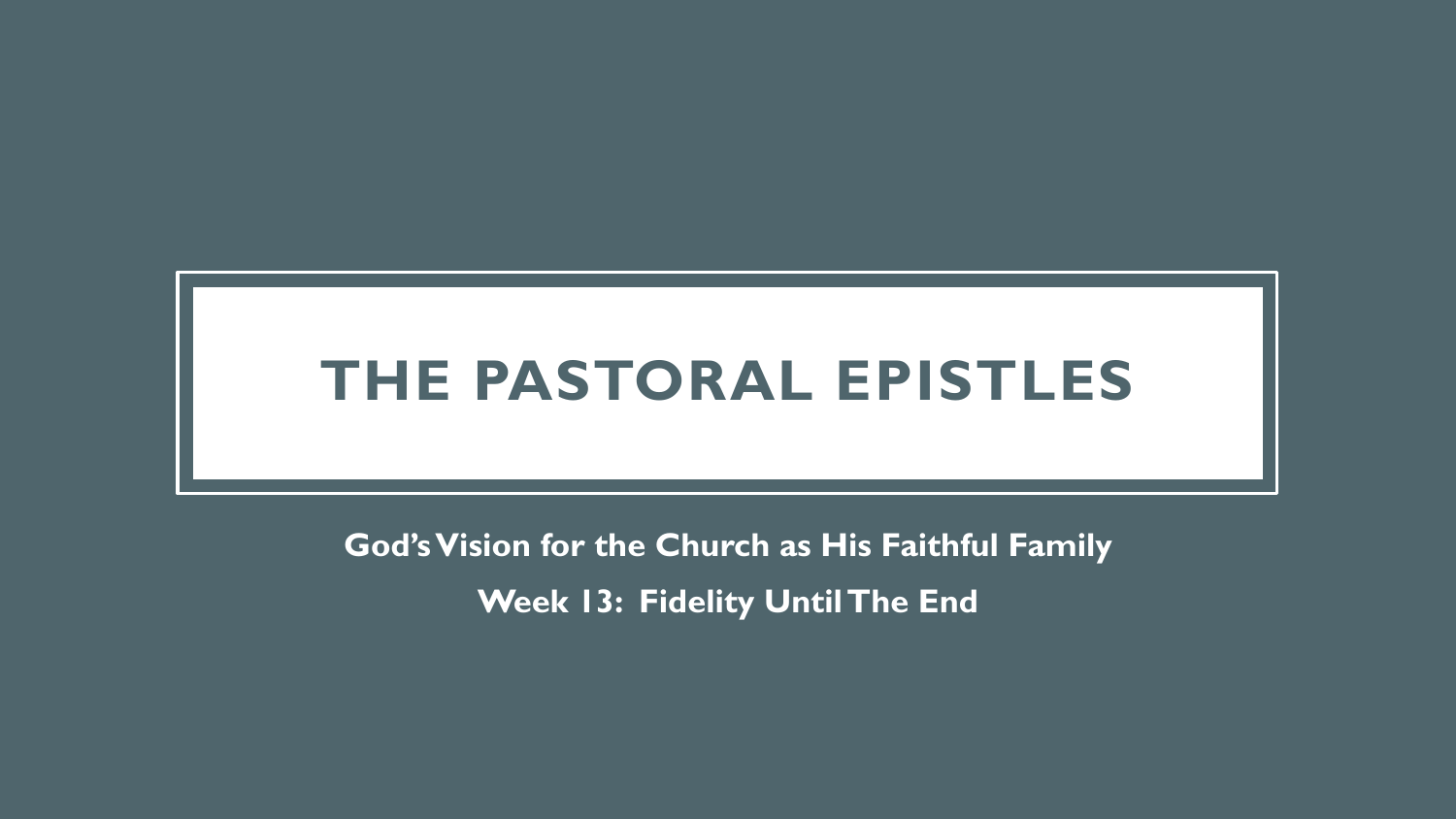O God, almighty and merciful, you heal the broken-hearted, and turn the sadness of the sorrowful to joy, let your fatherly goodness be upon all whom you have made Remember in pity all those who are this day destitute, homeless, elderly, infirm, or forgotten. Bless the multitude of your poor. Lift up those who are cast down. Mightily befriend innocent sufferers, and sanctify to them the endurance of their wrongs. Cheer with hope all who are discouraged and downcast, and by your heavenly grace preserve from falling those whose property tempt them to sin. Though they be troubled on every side, suffer them not to be distressed; though they be perplexed, save them from despair. Grant this, O Lord, for the love of him who for our sakes became poor, your Son our Savior Jesus Christ. **Amen.**

## *COLLECT FOR*

## **THE DISCOURAGED AND DOWNCAST**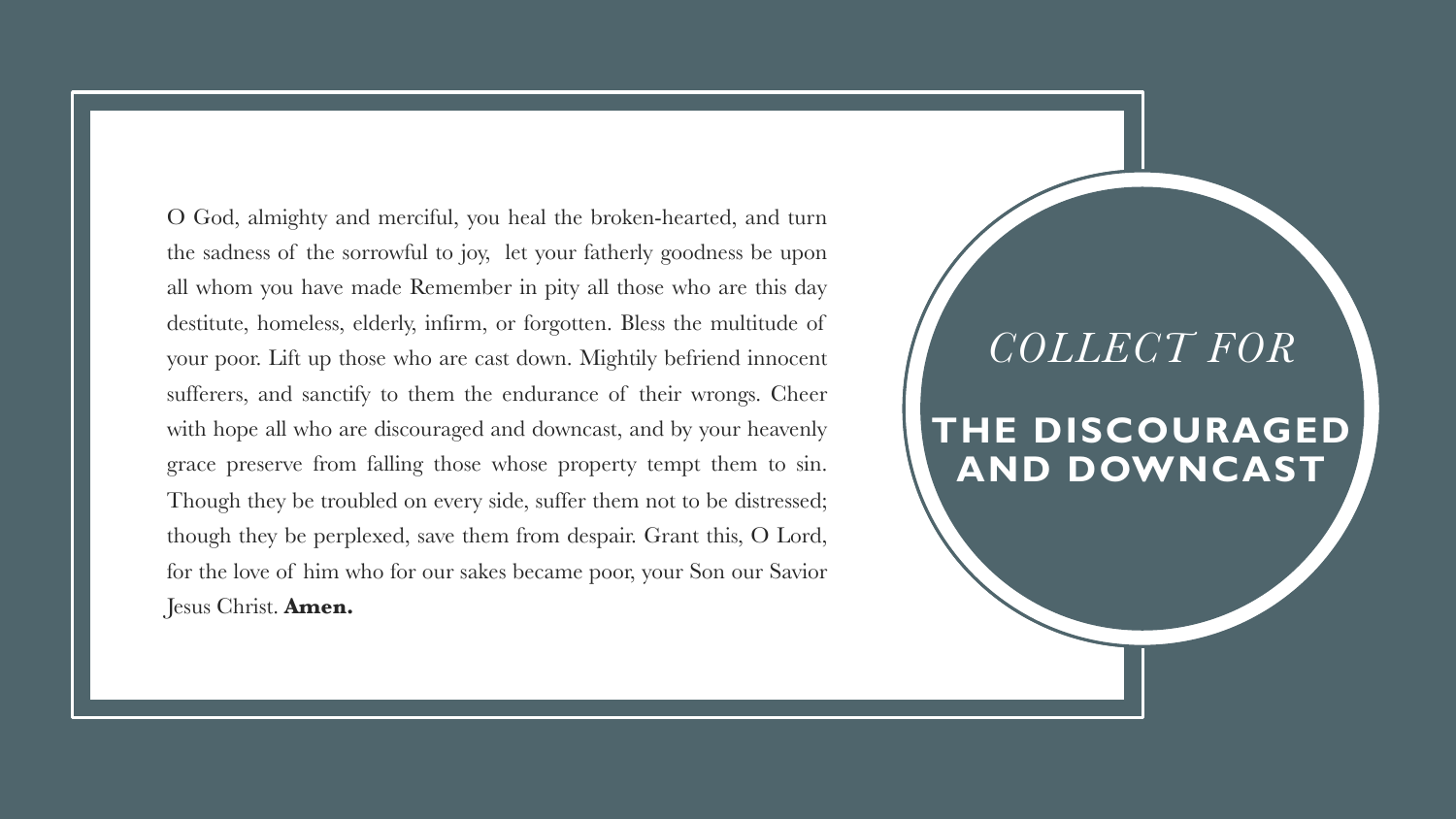### FIDELITY UNTIL THE END

## **On Last Words**

In a sense, our lives include many last words: the *last words we share before going to sleep, or on a voyage, the last words we speak in this class session, this semester, or this career, the last words we say to this person or that person, and so forth. Each parting statement has at least a faint resonance with the final parting…Separation points are also points of emotional vulnerability and cognitive instability. They are occasions when one often wants to say—and hear reassuring words.*

– Robert Kastenbaum, "Last Words," *The Monist*, Vol 76, issue 2, 1 April 1993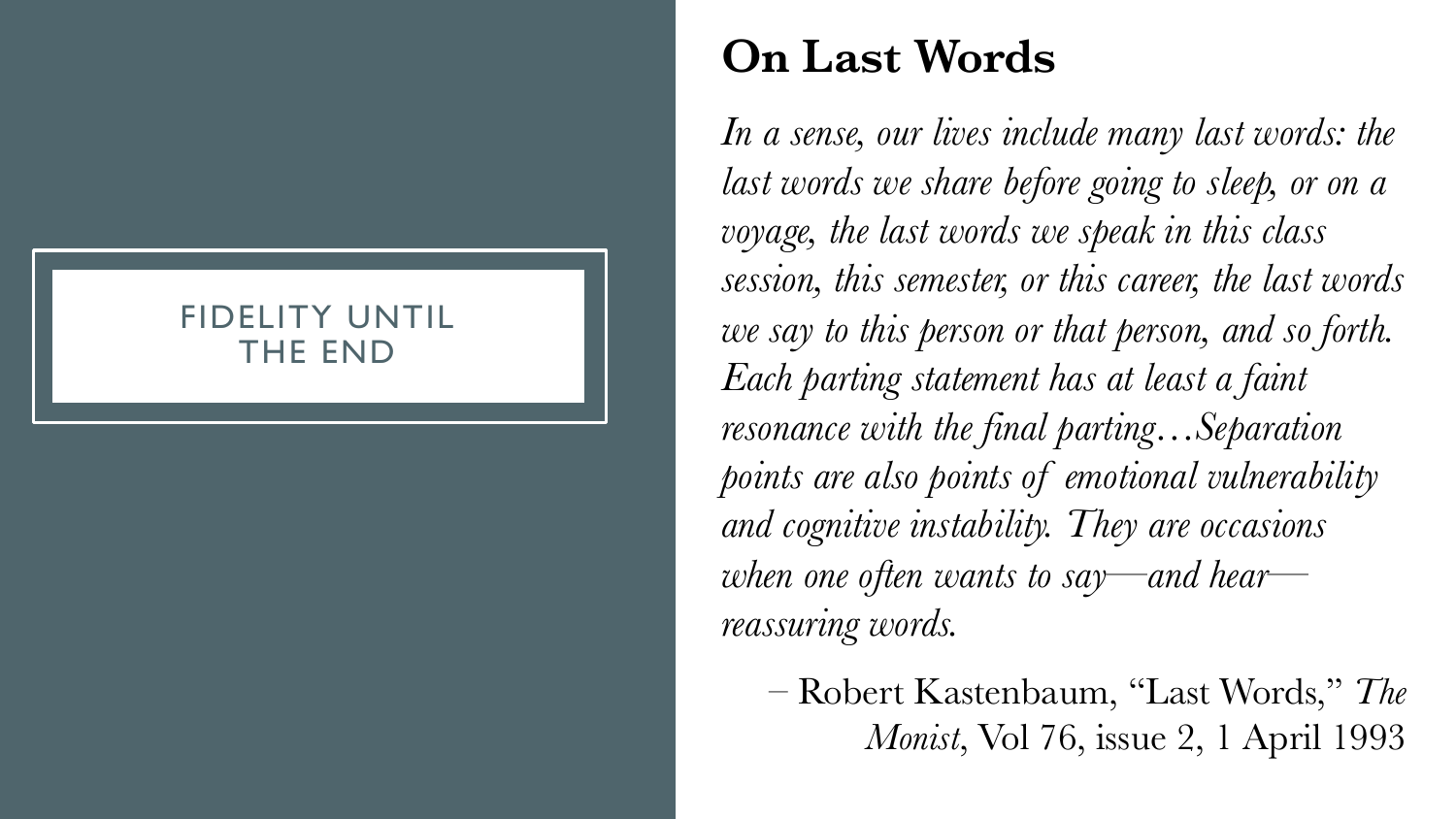### FIDELITY UNTIL THE END

## **Outline**

- St. Paul's Last Charge (2 Tim 4.1–5)
- St. Paul's Last Reward (2 Tim 4.6–8)
- St. Paul's Last Wishes (2 Tim 4.9–18, 21a)
- St. Paul's Last Word (2 Tim 4.22)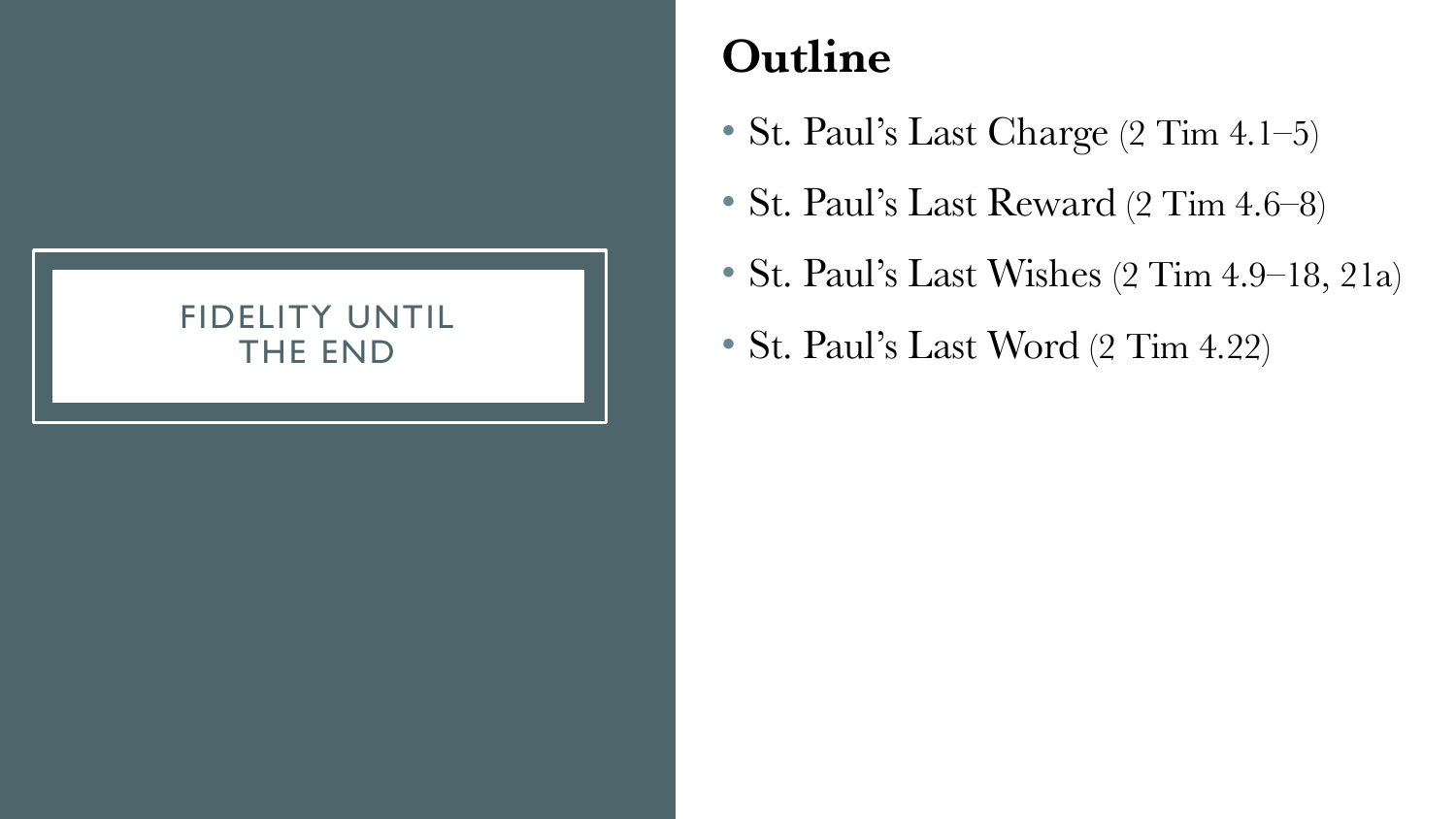## **ST. PAUL'S LAST CHARGE**

- **The Final Charge: Preach the Word**
- **The Reason for Urgency**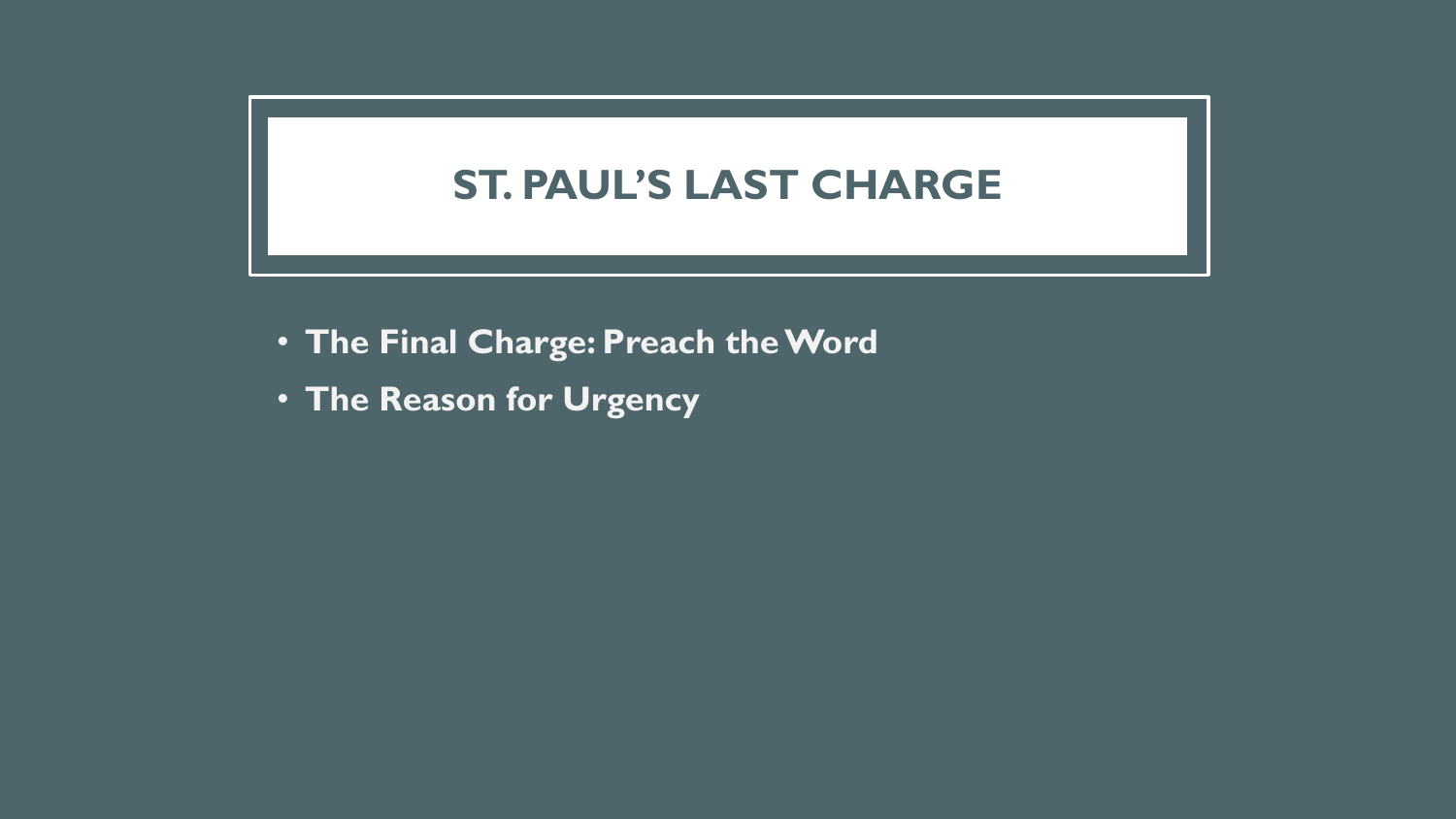### ST. PAUL'S LAST CHARGE

## **> The Final Charge: Preach the Word**

The Reason for Urgency

# **2 Timothy 4.1–2**

*In the presence of God and of Christ Jesus, who is to judge the living and the dead, and in view of his appearing and his kingdom, I solemnly urge you: proclaim the message; be persistent whether the time is favorable or unfavorable, convince, rebuke, and encourage, with the utmost patience in teaching.*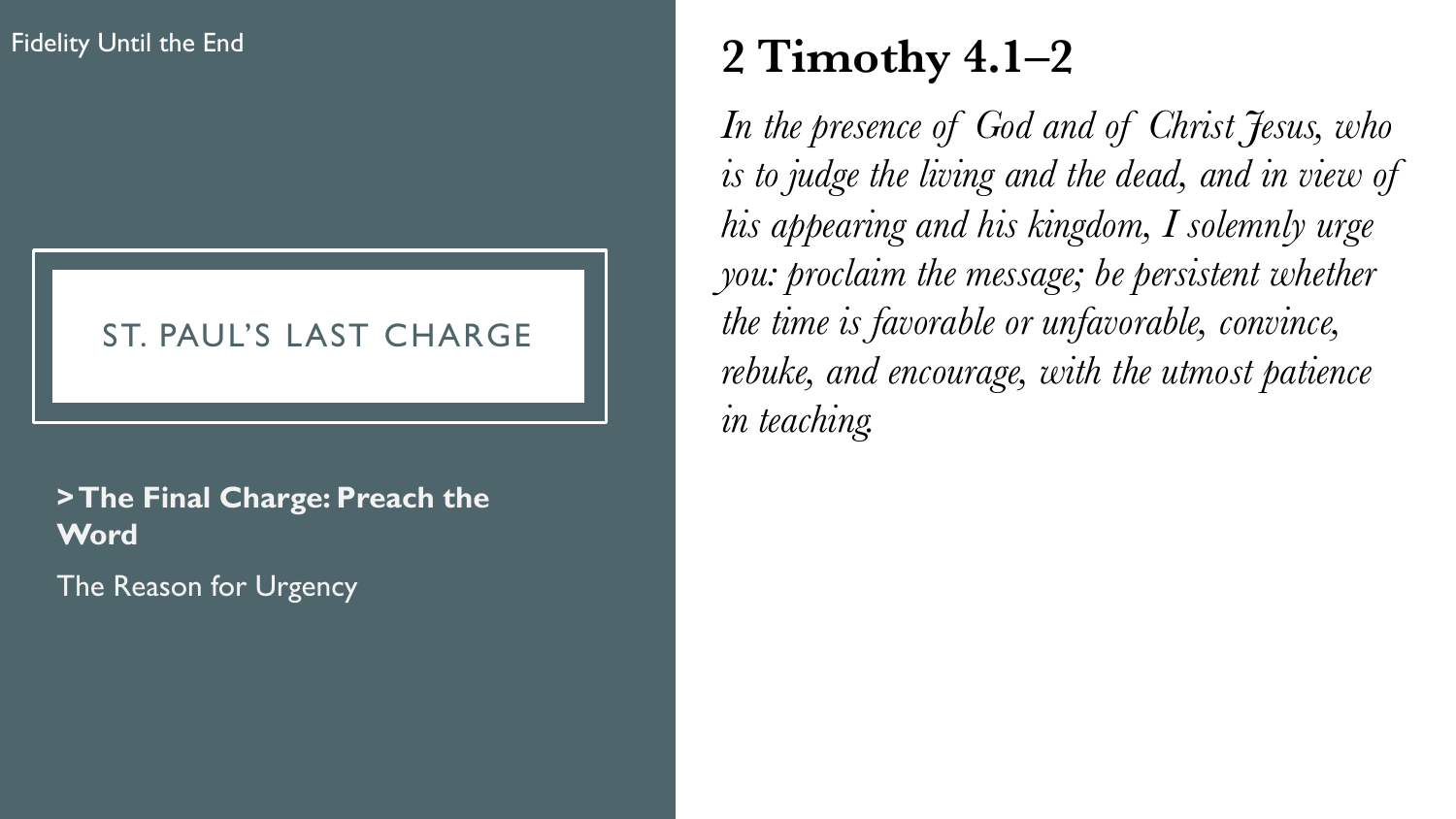## ST. PAUL'S LAST CHARGE

## **> The Final Charge: Preach the Word** The Reason for Urgency

**Coram Deo**

- In the presence of God and of Christ Jesus
- who is to judge the living and the dead
- in view of his appearing and his kingdom,
- I solemnly urge you*…*

*Preach the word! Be ready, regardless of whether the time is favorable or unfavorable. Convince, rebuke, and encourage. Do all this with the utmost patience and teaching.*(my translation)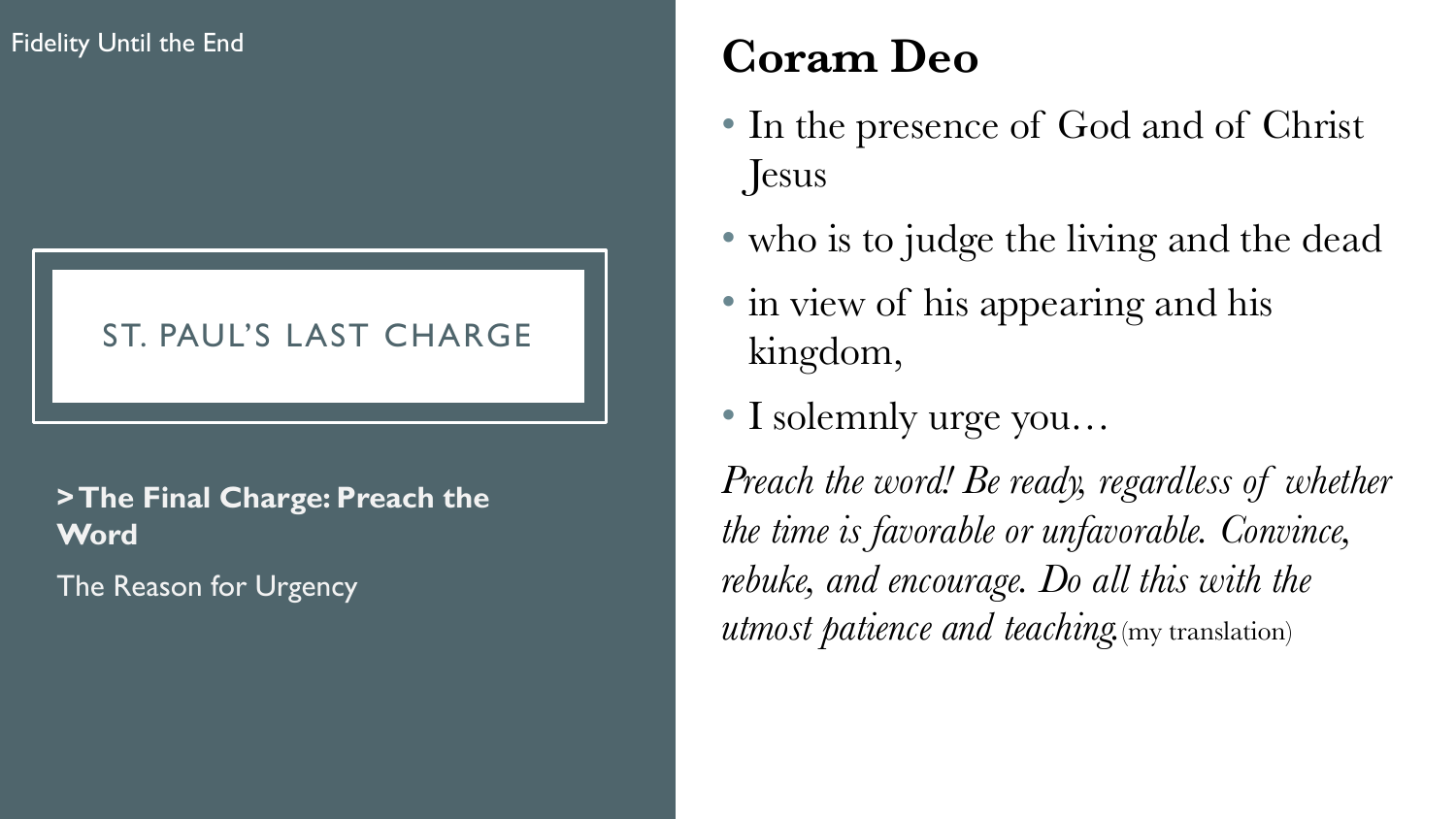### ST. PAUL'S LAST CHARGE

*your ministry.* The Final Charge: Preach the Word **> The Reason for Urgency**

# **2 Timothy 4.3–5**

*For the time is coming when people will not endure sound teaching, but having itching ears, they will accumulate for themselves teachers to suit their own passions, and will turn away from listening to the truth and wander off into myths. As for you, always be sober-minded, endure suffering, do the work of an evangelist, fulfill*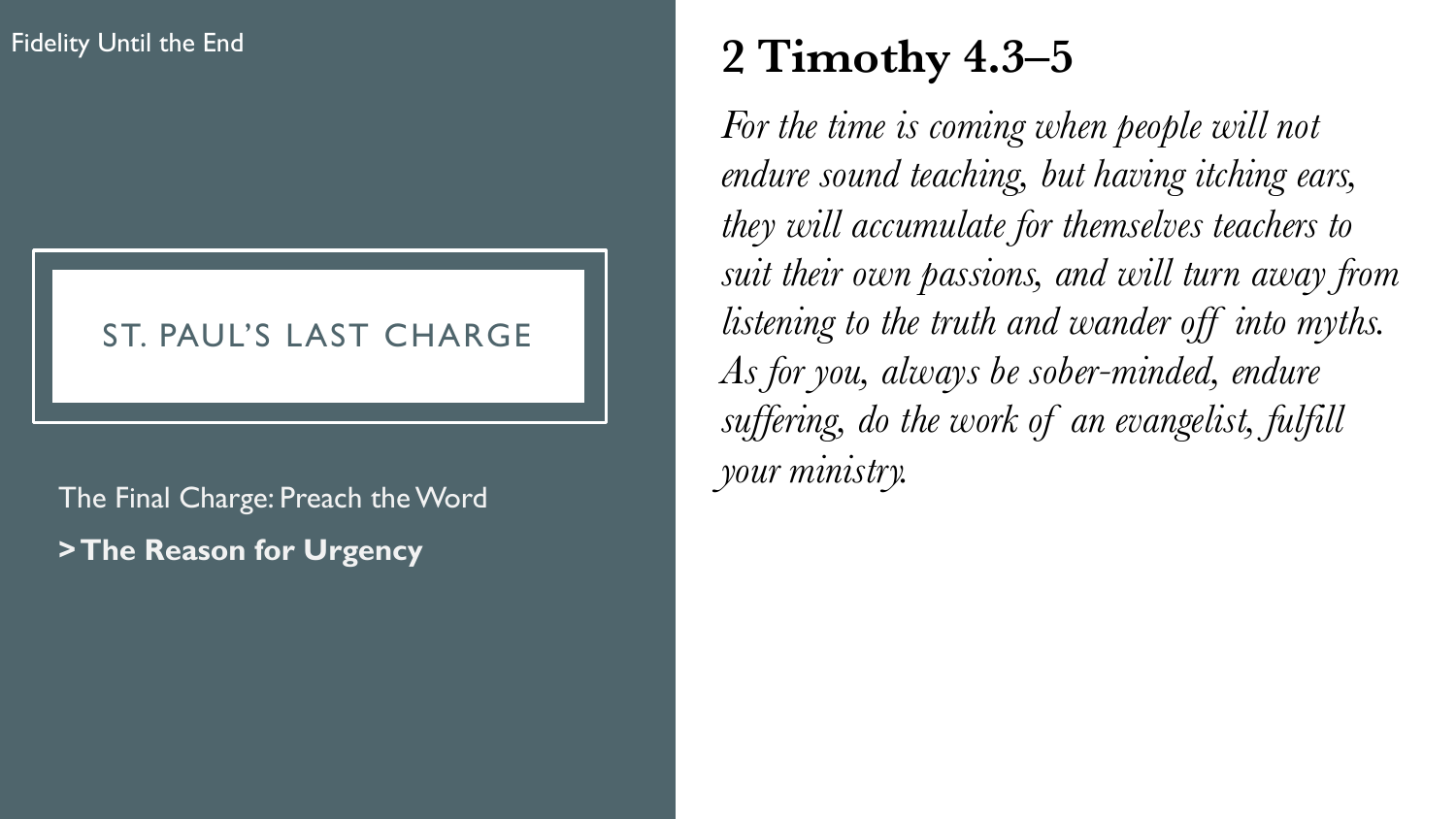## **ST. PAUL'S LAST REWARD**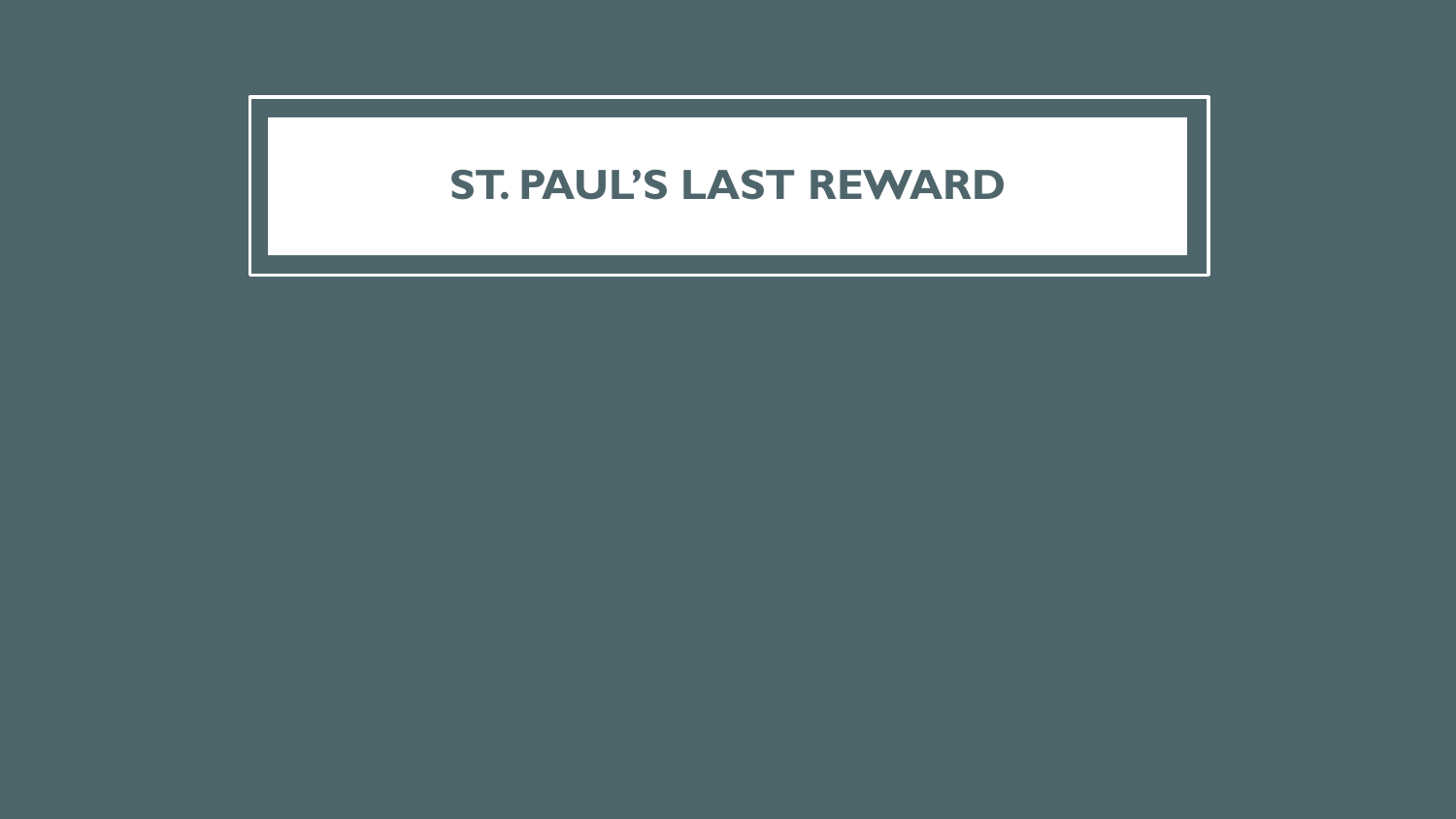### ST. PAUL'S LAST REWARD

# **2 Timothy 4.6–8**

*I am already being poured out as a drink offering, and the time of my departure has come. I have fought the good fight, I have finished the race, I have kept the faith. Henceforth there is laid up for me the crown of righteousness, which the Lord, the righteous judge, will aware me on that day, and not only to me but also to all who have loved his appearing.*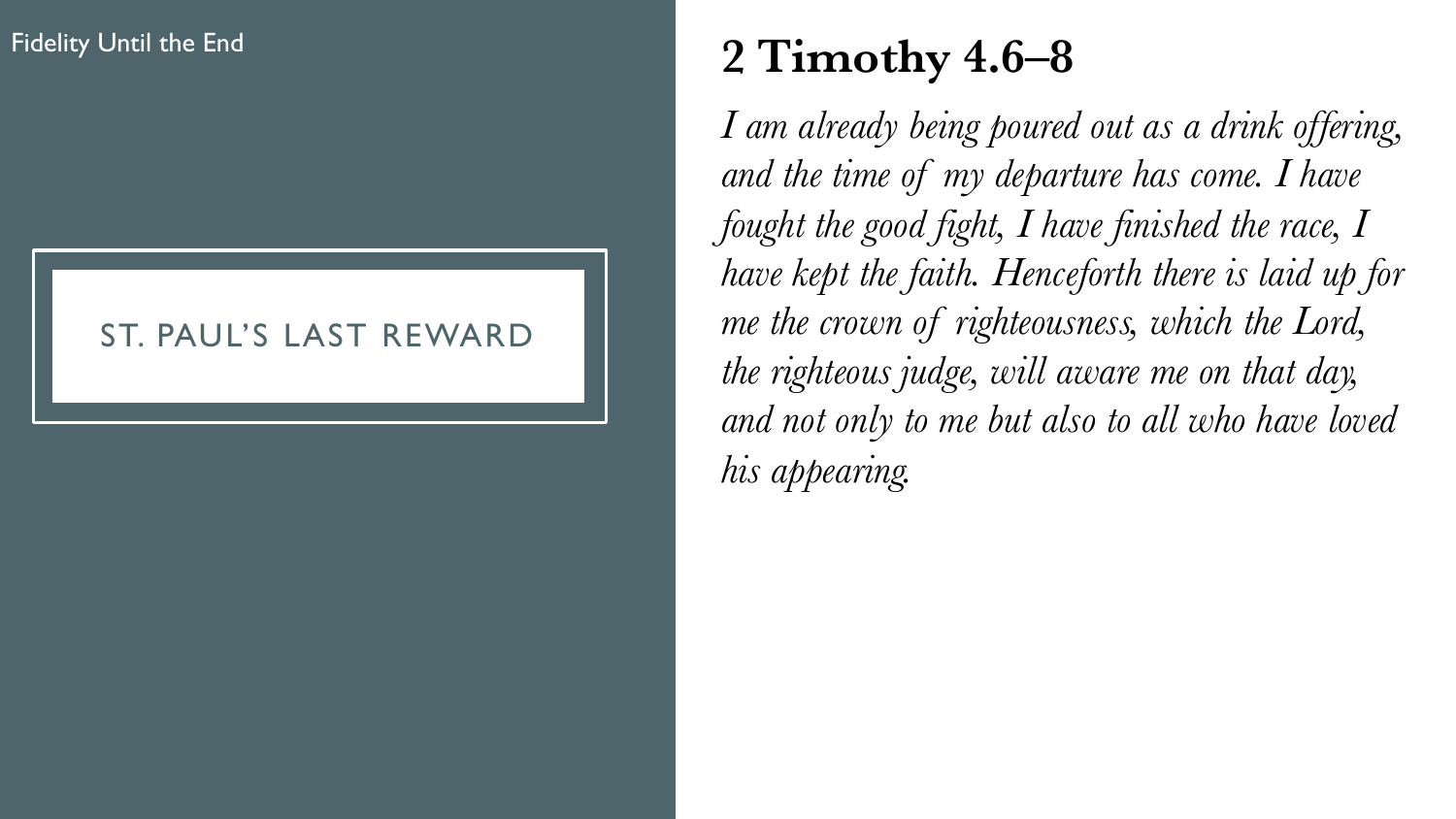## ST. PAUL'S LAST REWARD

# **2 Timothy 4.6–8**

- "The time of my departure has come"
- Allusions to the soldier, athlete (and farmer?) from 2 Timothy 2.3–8:
	- "I have fought the good fight"
	- "I have finished the race"
	- "I have kept the faith"
- St. Paul's reward: the Crown of Righteousness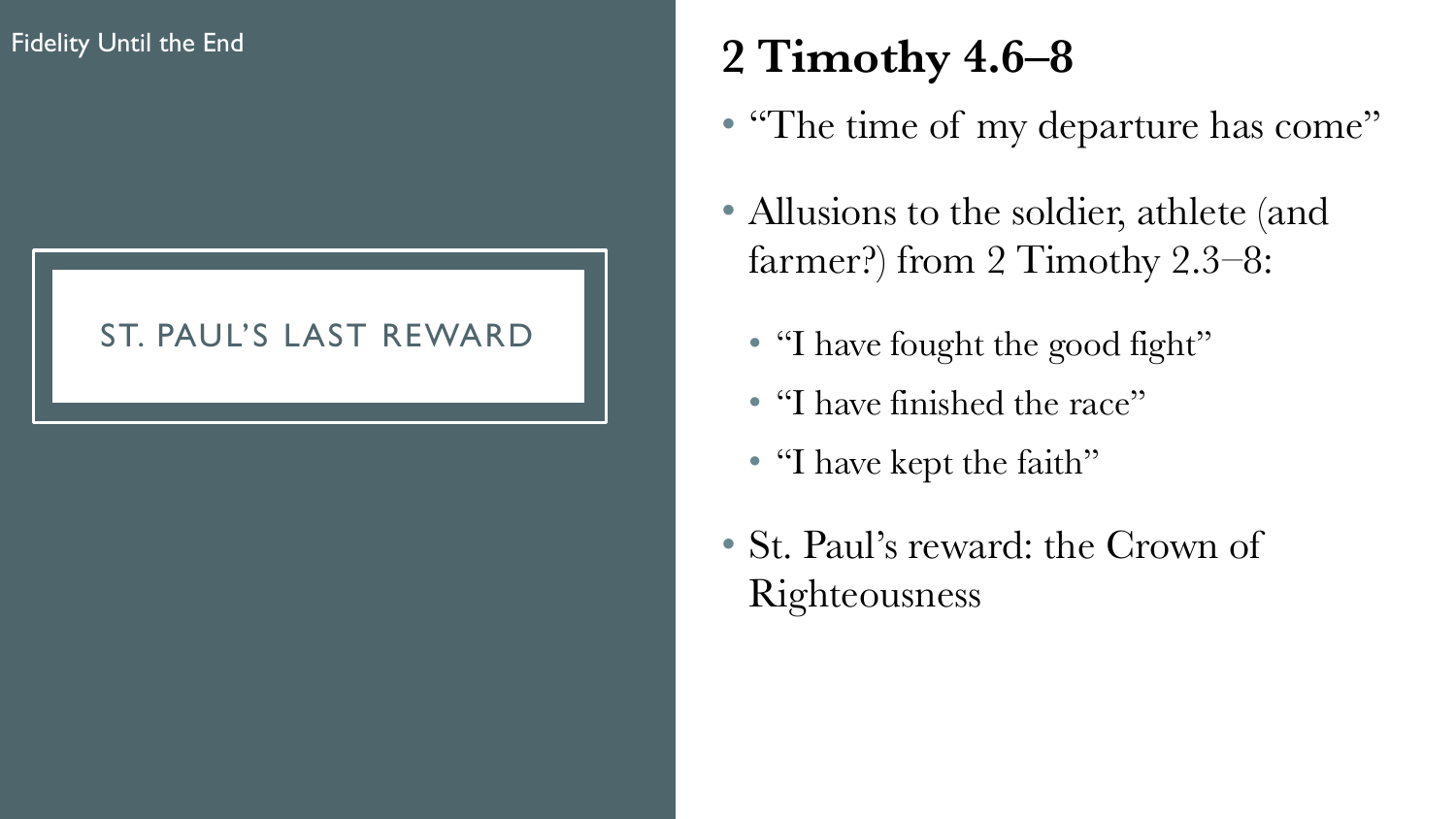## **ST. PAUL'S LAST WISHES**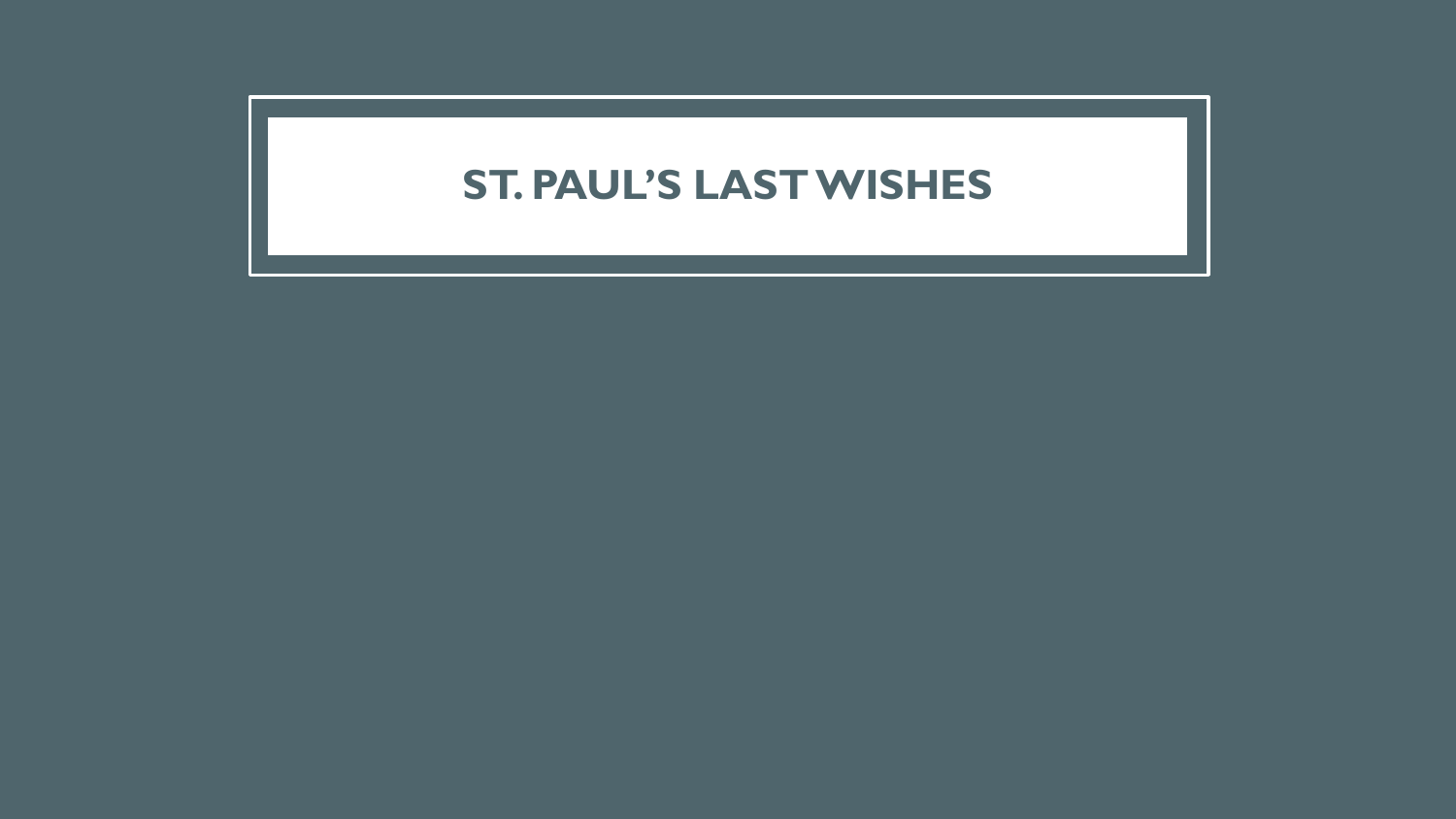### ST. PAUL'S LAST WISHES

# **2 Timothy 4.9–18, 21a**

*Do your best to come to me soon, for Demas, in love with this present world, has deserted me and gone to Thessalonica; Crescens has gone to Galatia, Titus to Dalmatia. Only Luke is with me. Get Mark and bring him with you, for he is useful in my ministry. I have sent Tychicus to Ephesus. When you come, bring the cloak that I left with Carpus at Troas, also the books, and above all the parchments. Alexander the coppersmith did me great harm; the Lord will pay him back for his deeds. You also must beware of him, for he strongly opposed our message.*

 $(verses 9-15)$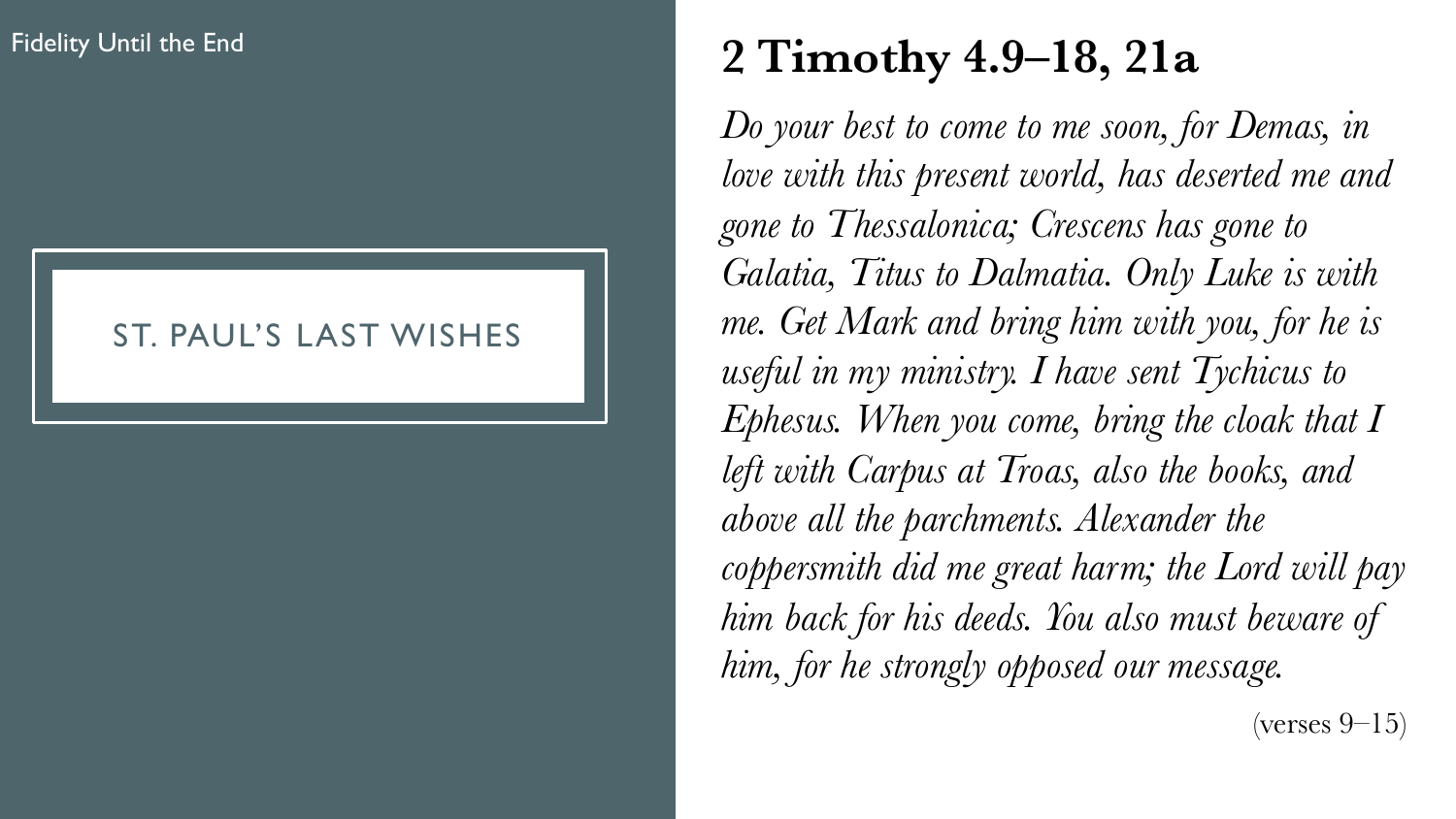### ST. PAUL'S LAST WISHES

# **2 Timothy 4.9–18, 21a**

*At my first defense no one came to my support, but all deserted me. May it not be counted against them! But the Lord stood by me and gave me strength, so that through me the message might be fully proclaimed, and all the Gentiles might hear it. So I was rescued from the lion's mouth. The Lord will rescue me from every evil attack and save me for his heavenly kingdom. To him be the glory forever and ever. Amen.*

*Do your best to come before winter.*

(verses 16–18, 21a)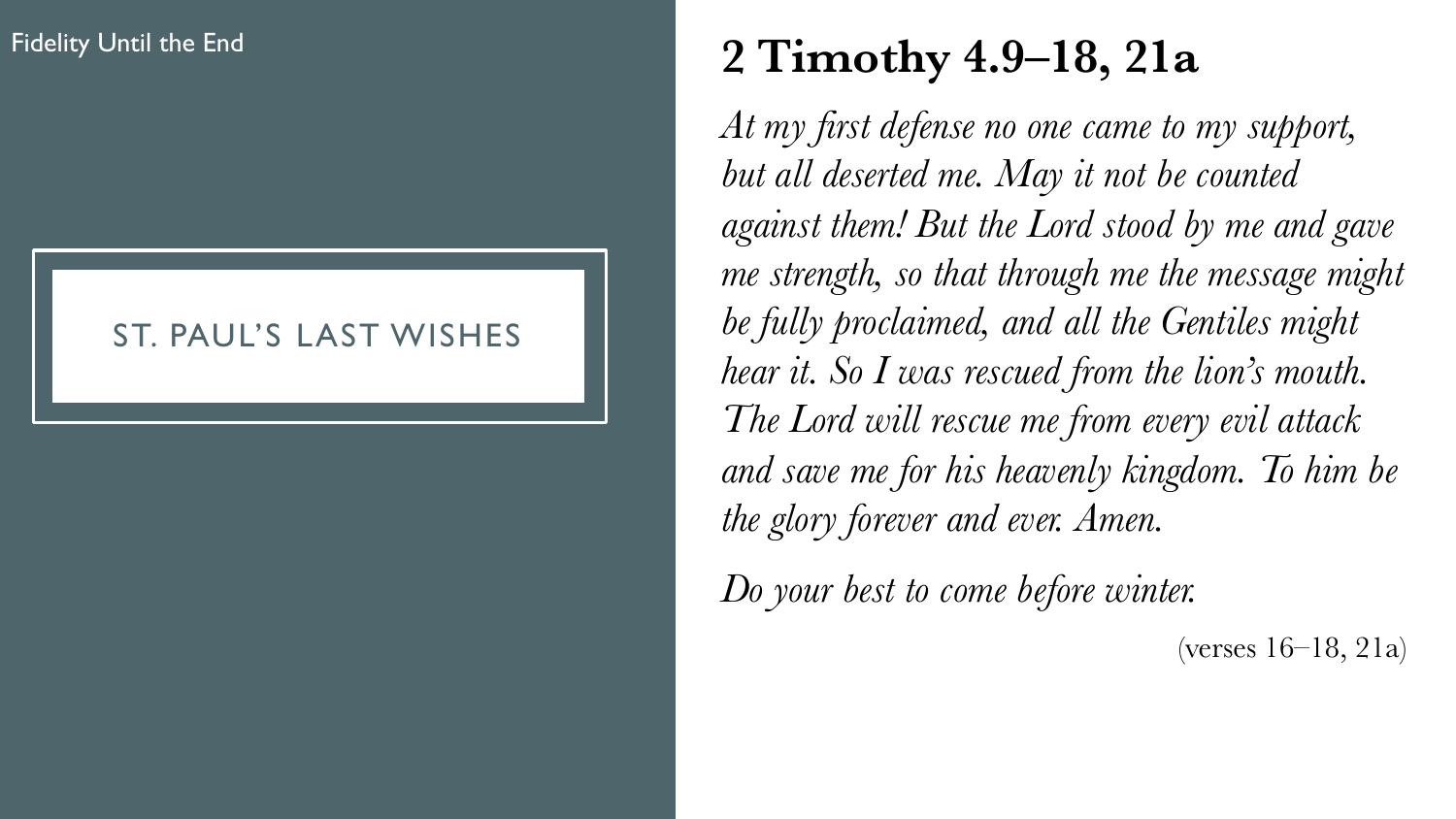## **ST. PAUL'S LAST WORD**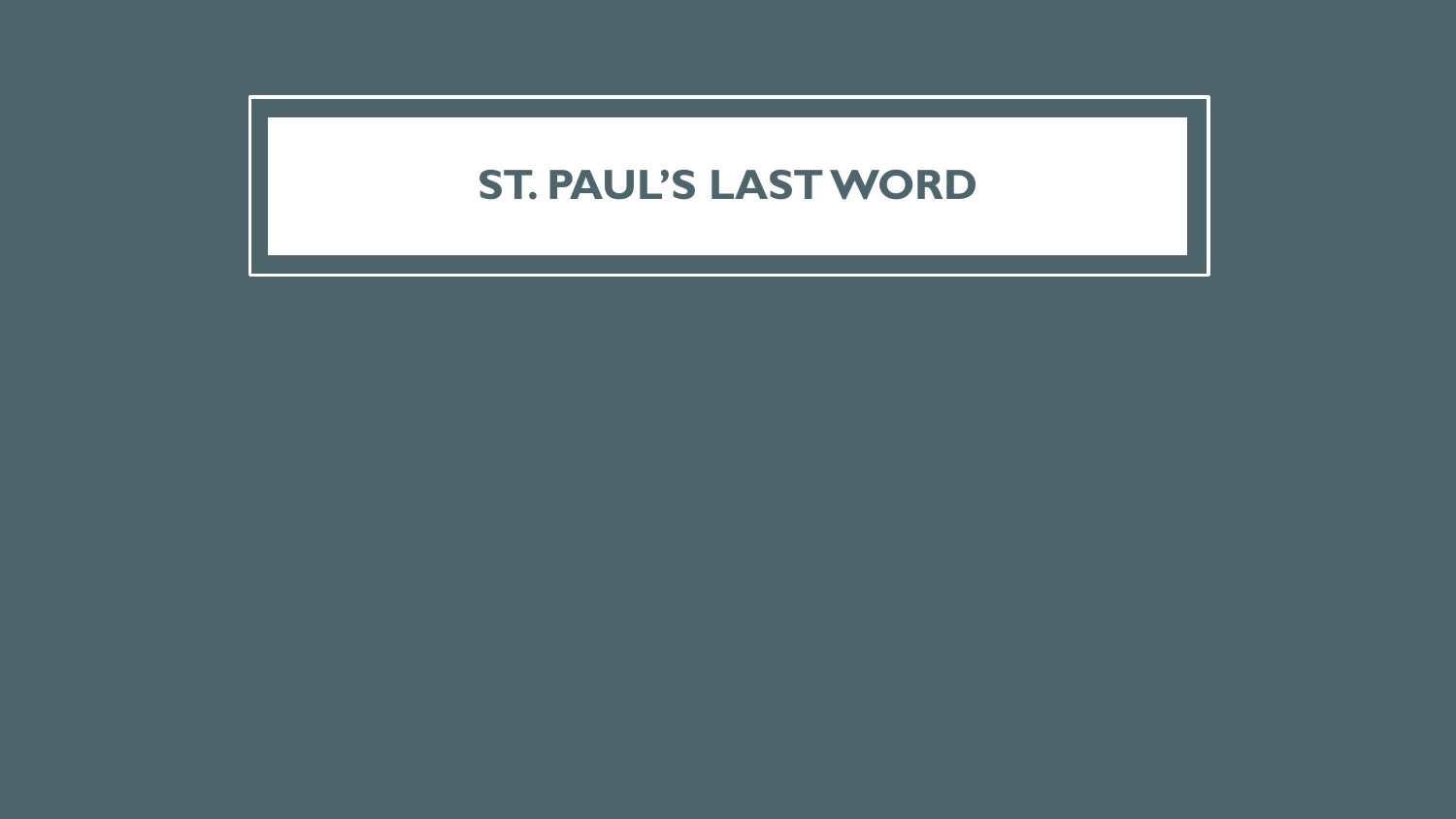# **2 Timothy 4.22**

*The Lord be with your spirit. Grace be with you.*

### ST. PAUL'S LAST WISHES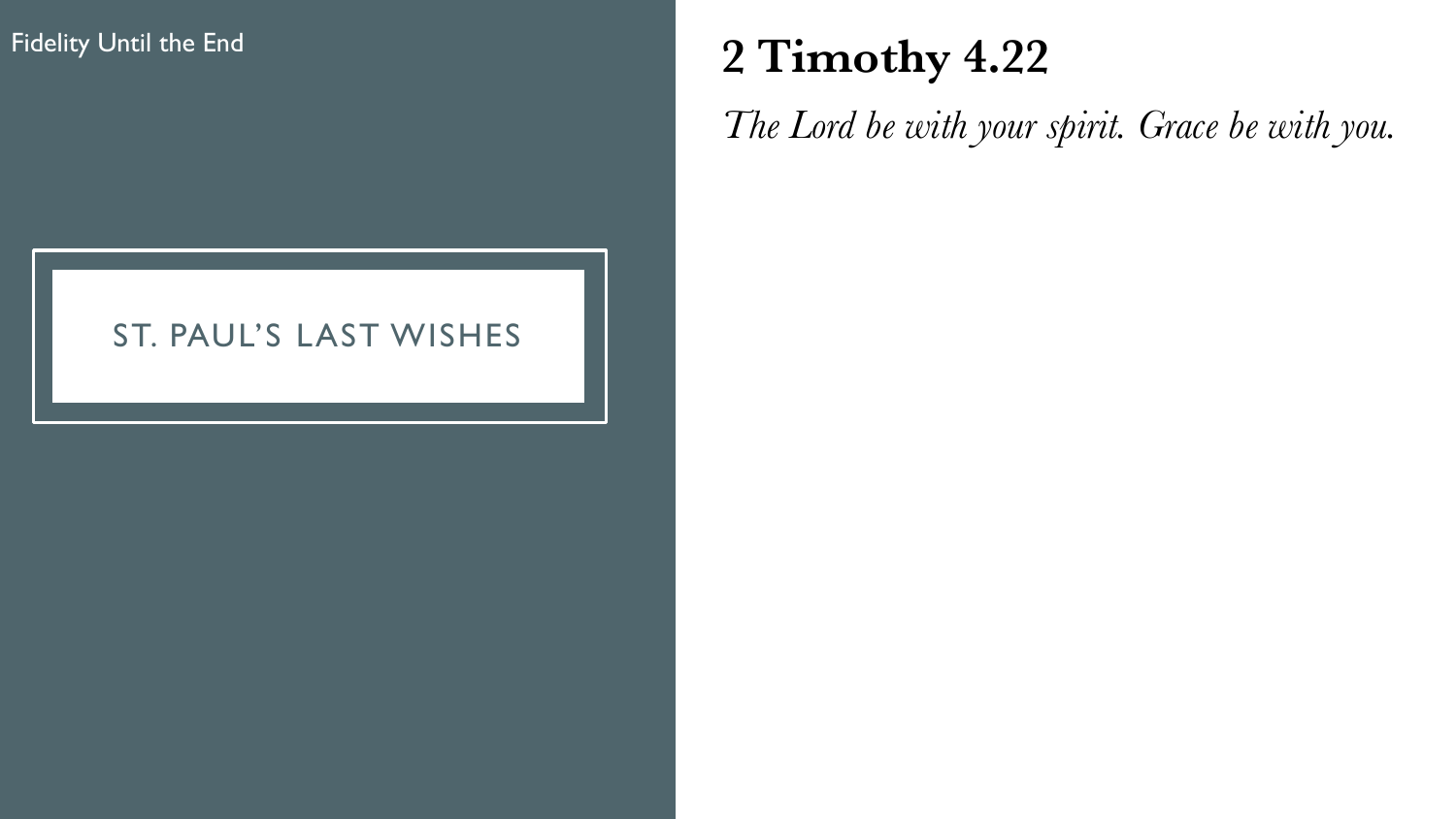### ST. PAUL'S LAST WISHES

# **Amazing Grace**

Amazing Grace, how sweet the sound that saved a wretch like me. I once was lost, but now I am found, was blind, but now I see. 'Twas grace that taught my heart to fear, and grace my fears relieved. How precious did that grace appear the hour I first believed. Through many dangers, toils and snares I have already come, 'Tis grace has brought me safe thus far and grace will lead me home. The Lord has promised good to me; his word my hope secures; He will my shield and portion be, as long as life endures. Yea, when this flesh and heart shall fail, and mortal life shall cease, I shall possess within the veil a life of joy and peace. When we've been there ten thousand years bright shining as the sun, we've no less days to sing God's praise than when we've first begun.